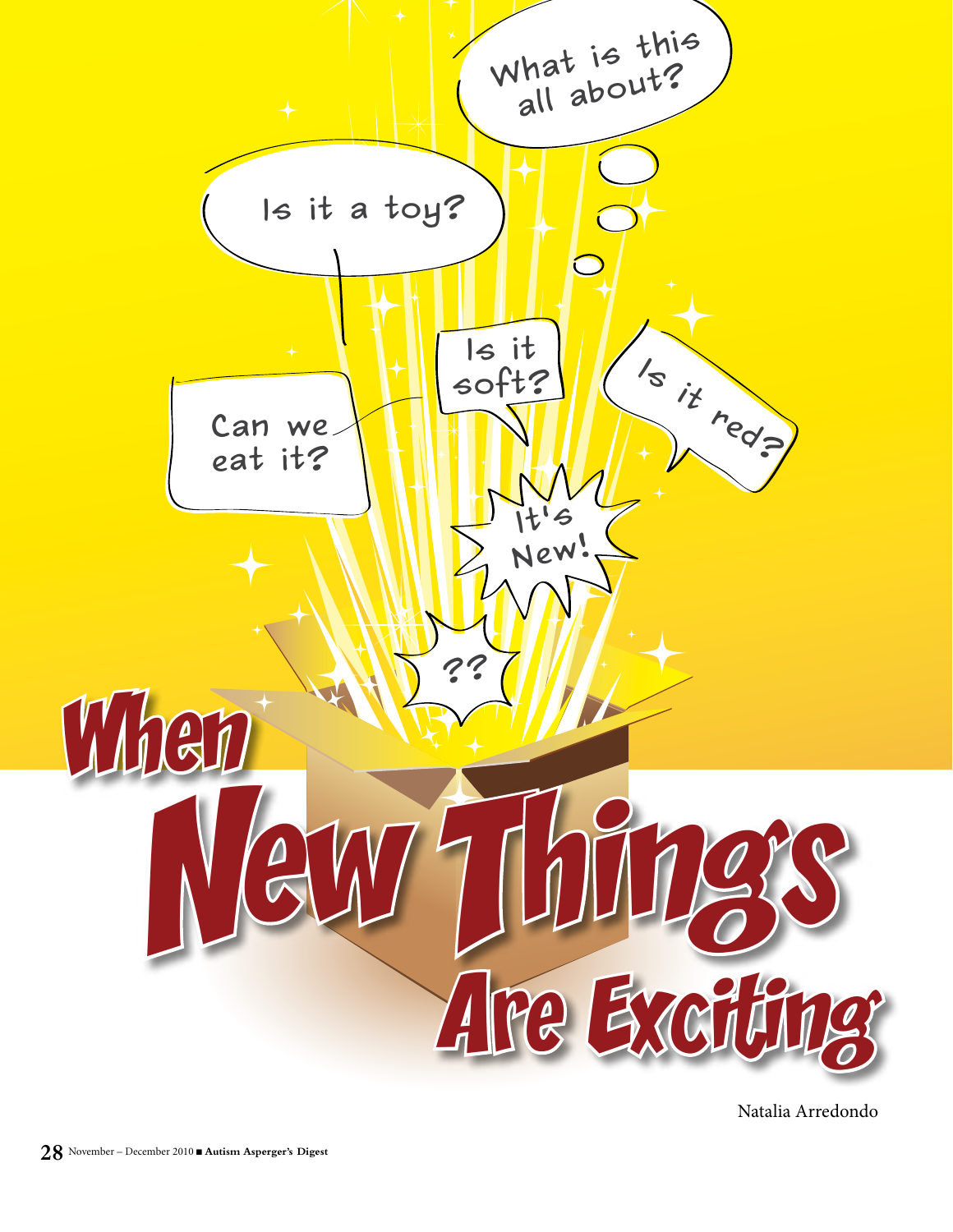Extending the university of the same disorders (ASD). These issues inter-<br>trum disorders (ASD). These issues interand change is a recurring issue in students with autism specfere with the stability and predictability of their worlds, and often provoke increased levels of anxiety and stress that can be debilitating. (Grandin, 2006) Introducing new equipment, procedures, academic concepts, and even games and toys may present a real challenge to these students, often affecting their ability to participate and learn. Curriculum is the medium for teaching, yet curricula addressing common challenges such as newness and change are largely absent. More often the focus is on using behavioral strategies to reduce impeding behavior while ignoring the potential of curriculum to accomplish that goal.

I teach in the Intensive Kindergarten, a program for students on the autism spectrum housed within two New York City public schools. The purpose of this program is to help students develop the skills needed to function well in an inclusion class the following school year. I've had many students who were fearful about newness and change, so I created a thematic unit that focuses on the concept of "New Things." I'm providing the detailed unit, together with examples of success, to demonstrate the possibility of using curriculum to remediate core issues of children on the spectrum.

#### Day 1

Teacher preparation:

- Inform parents about this unit shortly before it is started and identify the day when their child is invited to bring a novel toy or other interesting object to school.
- Obtain a box in which to hide new objects and prepare materials for decorating the box.
- Select a novel toy and place it in the box that will be used as the "New Things Box."
- Prepare examples of questions to model for the students during the lesson.

Topic introduction: "Today we are going to talk about things that are new to us. Something that we see or do for the first time, that we didn't know before, is new." Then the teacher states, "When something is new to me I ask myself, 'What is this all about?'"

Activity description: The teacher holds up the box and tells the students that there is a "new thing" hidden in the box. She prompts the students to ask questions about what's inside the box. Another staff member models how to ask such questions (e.g., "Is it a toy?" "Is it hard or soft?" "Can we eat it?"), and then adds, "I wonder what the new thing is all about?" After the children have asked several questions, the teacher opens the box as she sings and dances a little jig to increase the fun as the students wait to see the "new thing." Once the toy is revealed the teacher passes it around and the second adult models making comments about it and encourages children to do the same.

Hands-on: The students take turns decorating the "New Things Box."

**Reflection/Closing:** The teacher states, "Today you all asked me questions about the new thing in the box. I liked that, and I liked what you told me about the new thing after we took it out of the box. New things can be exciting and fun." Then give children an opportunity to contribute their own reflections on the lesson. The teacher will make this toy available for students to use during center time.

#### Day 2

Teacher preparation:

- Select a second novel toy or other object that will be of interest to the students and hide it in the New Things Box.
- Prepare a chart to use with the students for reviewing the experiences they have had each day during the unit.

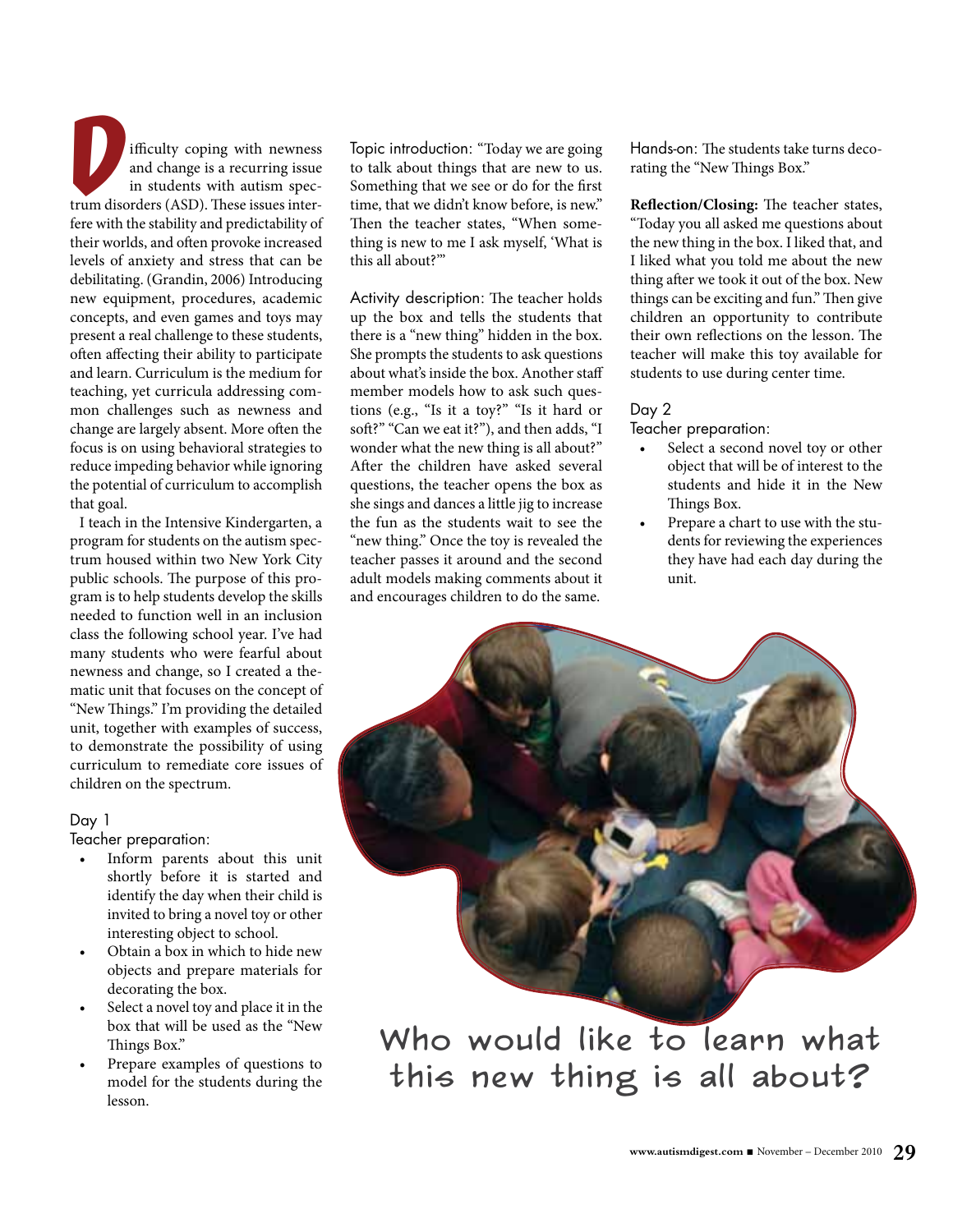New things can be exciting and fun!

Topic introduction: Same as on Day 1.

Activity description: The second staff member takes over direction of the lesson and follows the same procedure as on Day 1.

Hands-on: The staff member asks, "Who would like to learn what this new thing is all about?" She proceeds to have students take turns exploring the object as they pass it around. The teacher not presenting the lesson models making comments about the new object, "Where did you get it? "How do you use it?" "I like the music it makes."

Reflection/Closing: The teacher reflects on the students' responses to the new object and says, "New things can be exciting and fun." The children are then given an opportunity to contribute their own reflections on the lesson.

### Days 3 and On

These lessons will take place as a new routine during morning meeting. Each student will be given the opportunity to bring a new toy or other interesting object from home. The teacher will help the child hide the new object in the "New Things Box" and will find out if the child is familiar with the object.

Topic introduction: The teacher says, "Today is Tom's turn to bring something new to us. It's new to us because it's not something we have in the classroom and this is the first time that Tom brought it to school." (If the object is known to Tom, the teacher adds, "This is not new to Tom because he has used it before so he knows all about it, but it's new to us.") Then the teacher states, "When something is new to me I ask myself, 'What is this all about?'"

Modeling/Activity explanation: When the morning meeting takes place the student who brought in the toy or other object will pass the box around to the other students. Teachers and students will ask questions about the object in the box. The student who brought in the object will open the box after everybody sings and/or dances as on the previous days.

Hands-on: Same as on Day 2.

Reflection/Closing: Same as on Day 2.

Closing Day, "Old Things" Celebration To provide closure to this unit, the last session will focus on looking back on the different toys and other novel objects that the students brought to school and explored.

Teacher preparation:

- Gather the charts and objects used during this unit.
- Bring snacks for the celebration to share in the classroom.

Topic introduction: "Today we are again going to look at the toys and other objects that you brought to school to share with us when they were new to the class. When they were new to us we asked ourselves, 'What is this all about?' But these things are not new to us anymore. They are now familiar to us. Familiar means that we know all about them. Sometimes when things are familiar to us we call them old. So today we will have a celebration of the things we brought to school and explored and we will call them "Old Things."

Modeling/Activity explanation: The teacher reads the charts with the students as they look at the corresponding objects. The students take turns commenting.

Reflection/Closing: The teacher asks the students to identify their favorite things and share their thoughts about them as she invites them to have some treats at the "Old Things Celebration." She concludes by saying, "New things can be exciting and fun."

## Extension of the Unit:

Generalization to Other Situations in School and Home

The basic tools used in this unit can easily be applied in most any circumstance where students with autism must deal with newness and change. Some examples include, new person in the classroom, new field trip, new clothing, and new item of furniture at home. When a new situation arises the teacher (or parent) primes the child by saying, "When something is new to me I ask myself, 'What is this all about?'" and the child is encouraged to ask questions or make comments about the new experience. The child is also reminded that, "New things can be exciting and fun."

# Success with "New Things"

Prior to implementing this unit, most of the students in the Intensive Kindergarten had substantial difficulty dealing with newness; crying and refusing to participate were common student responses. However, as the thematic unit proceeded, students started to react more favorably